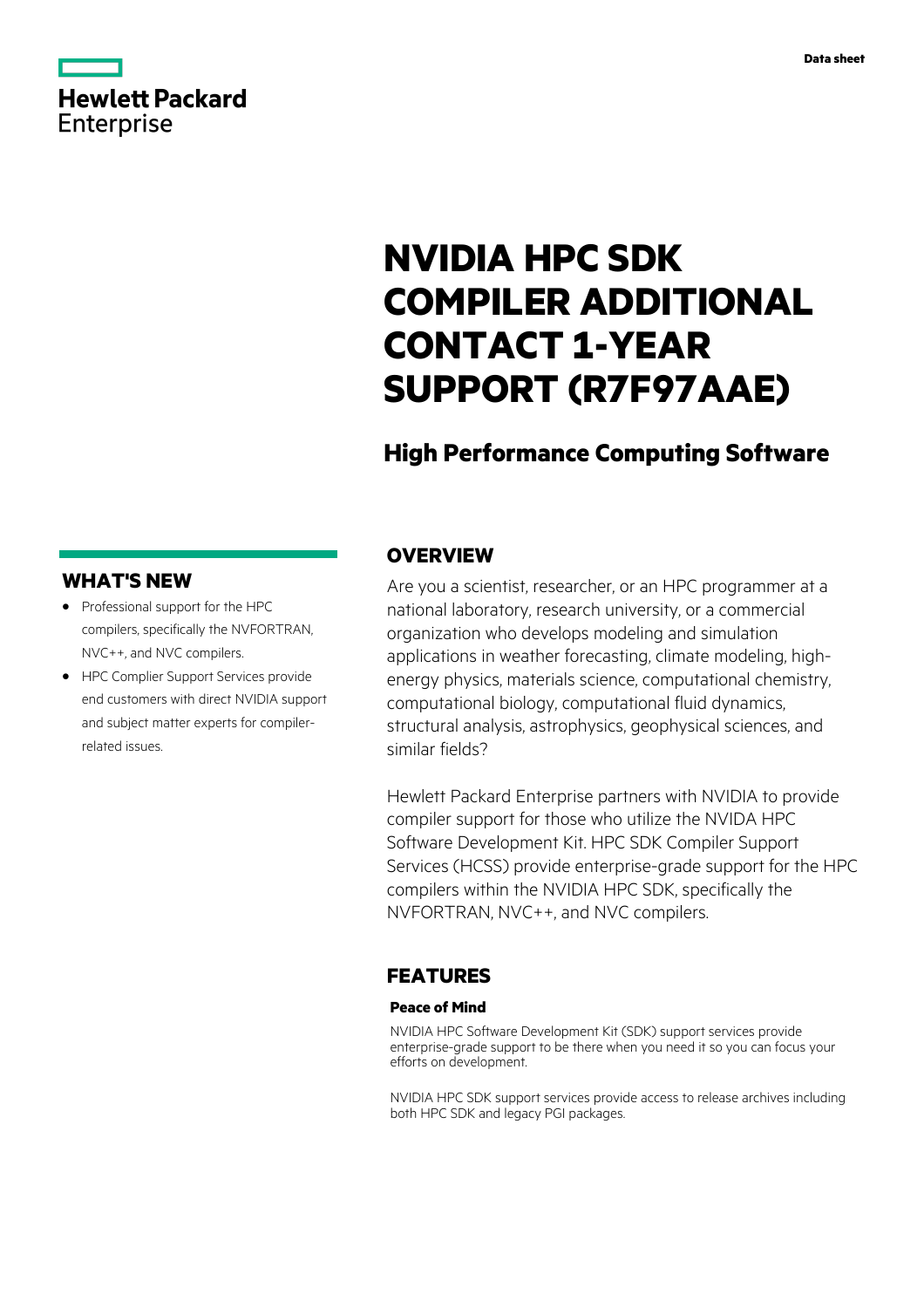With confirmation of bug reports, prioritize bug fixes above those from non-paid users for increased time efficiency.

#### **Direct Access to Experts**

NVIDIA HPC Software Development Kit (SDK) features support contract directly with NVIDIA, so you can easily submit service request with a clear escalation path.

Premium support provides end customer with a named HPC technical contact.

#### **Training Support**

NVIDIA HPC Software Development Kit (SDK) features premium support, so you can further develop your team's skills through virtual trainings.

A simplified UX facilitates increased ease of use and increased productivity.